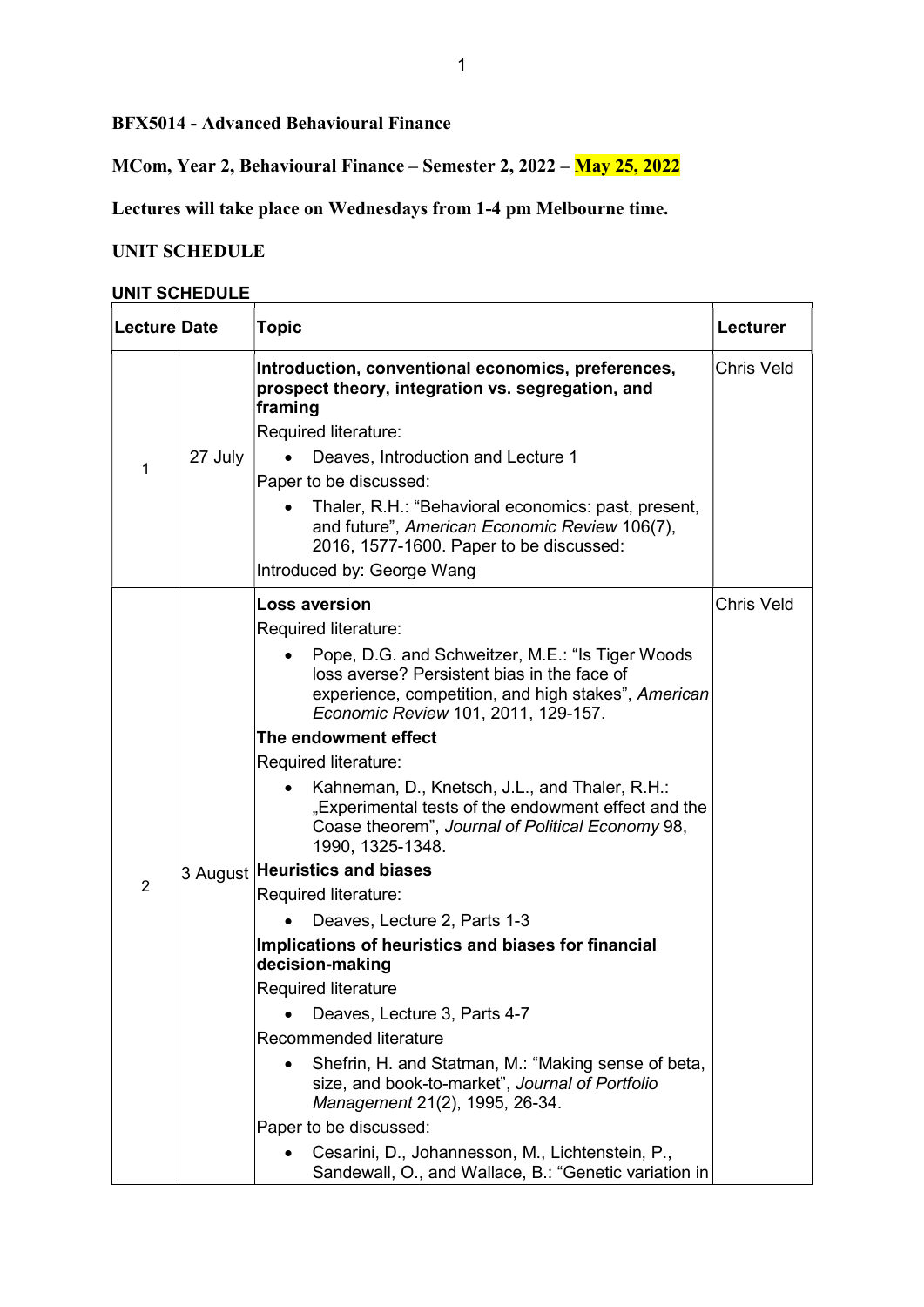|   |                         | financial decision-making", The Journal of Finance<br>65, 2010, 1725-1754.                                                                                                                          |                   |
|---|-------------------------|-----------------------------------------------------------------------------------------------------------------------------------------------------------------------------------------------------|-------------------|
|   |                         | Introduced by: Yanjie Pan                                                                                                                                                                           |                   |
|   | 10<br>August            | Individual investors and the force of emotion                                                                                                                                                       | <b>Chris Veld</b> |
| 3 |                         | Kaplanski, G. and Levy, H.: "Exploitable predictable<br>irrationality: the FIFA World Cup Effect on the U.S.<br>stock market", Journal of Financial and Quantitative<br>Analysis 45, 2010, 535-553. |                   |
|   |                         | Kaplanski, G., Levy, H., Veld, C., and Veld-<br>Merkoulova, Y.V.: "Do happy people make optimistic<br>investors?", Journal of Financial and Quantitative<br>Analysis, 2015, 145-168.                |                   |
|   |                         | Paper to be discussed:                                                                                                                                                                              |                   |
|   |                         | Hirshleifer, D., Jiang, D., and DiGiovanni, Y.M.:<br>"Mood beta and seasonalities in stock returns",<br>Journal of Financial Economics 137, 2020, 272-295.                                          |                   |
|   | Introduced by: Jia Feng |                                                                                                                                                                                                     |                   |
|   | 17<br>August            | The stock market participation puzzle                                                                                                                                                               | <b>Chris Veld</b> |
|   |                         | Guiso, L., Sapienza, P., and Zingales, L.: "Trusting<br>the stock market", The Journal of Finance, 2008,<br>2557-2600.                                                                              |                   |
|   |                         | Van Rooij, M., Lusardi, A., and Alessie, R.:<br>"Financial literacy and stock market participation",<br>Journal of Financial Economics, 2011, 449-472.                                              |                   |
| 4 |                         | Paper to be discussed:                                                                                                                                                                              |                   |
|   |                         | Van Rooij, M., Lusardi, A., and Alessie, R.:<br>"Financial literacy, retirement planning and<br>household wealth", The Economic Journal 122,<br>2012, 449-478.                                      |                   |
|   |                         | Introduced by George Wang                                                                                                                                                                           |                   |
|   |                         | Individual referee report 1 due                                                                                                                                                                     |                   |
|   | 24<br>August            | The stock market participation puzzle: continued                                                                                                                                                    | <b>Chris Veld</b> |
|   |                         | Grinblatt, M., Keloharju, M., and Linnainmaa, J.: "IQ<br>and stock market participation", The Journal of<br>Finance, 2011, 2121-2164.                                                               |                   |
|   |                         | Merkoulova, Y. and Veld, C.: "Stock return<br>ignorance", Journal of Financial Economics<br>(forthcoming), 2021.                                                                                    |                   |
| 5 |                         | <b>Rational managers and irrational investors</b>                                                                                                                                                   |                   |
|   |                         | Required literature:                                                                                                                                                                                |                   |
|   |                         | Cooper, M.J., Dimitrov, O., and Rau, R.P.: "A<br>rose.com by any other name", The Journal of<br>Finance 56, 2001, 2371-2388.                                                                        |                   |
|   |                         | De Jong, A. and Naumovska, I.: "A note on event<br>$\bullet$<br>studies in finance and management research",<br>Review of Finance 20, 2016, 1659-1672.                                              |                   |
|   |                         | Paper to be discussed:                                                                                                                                                                              |                   |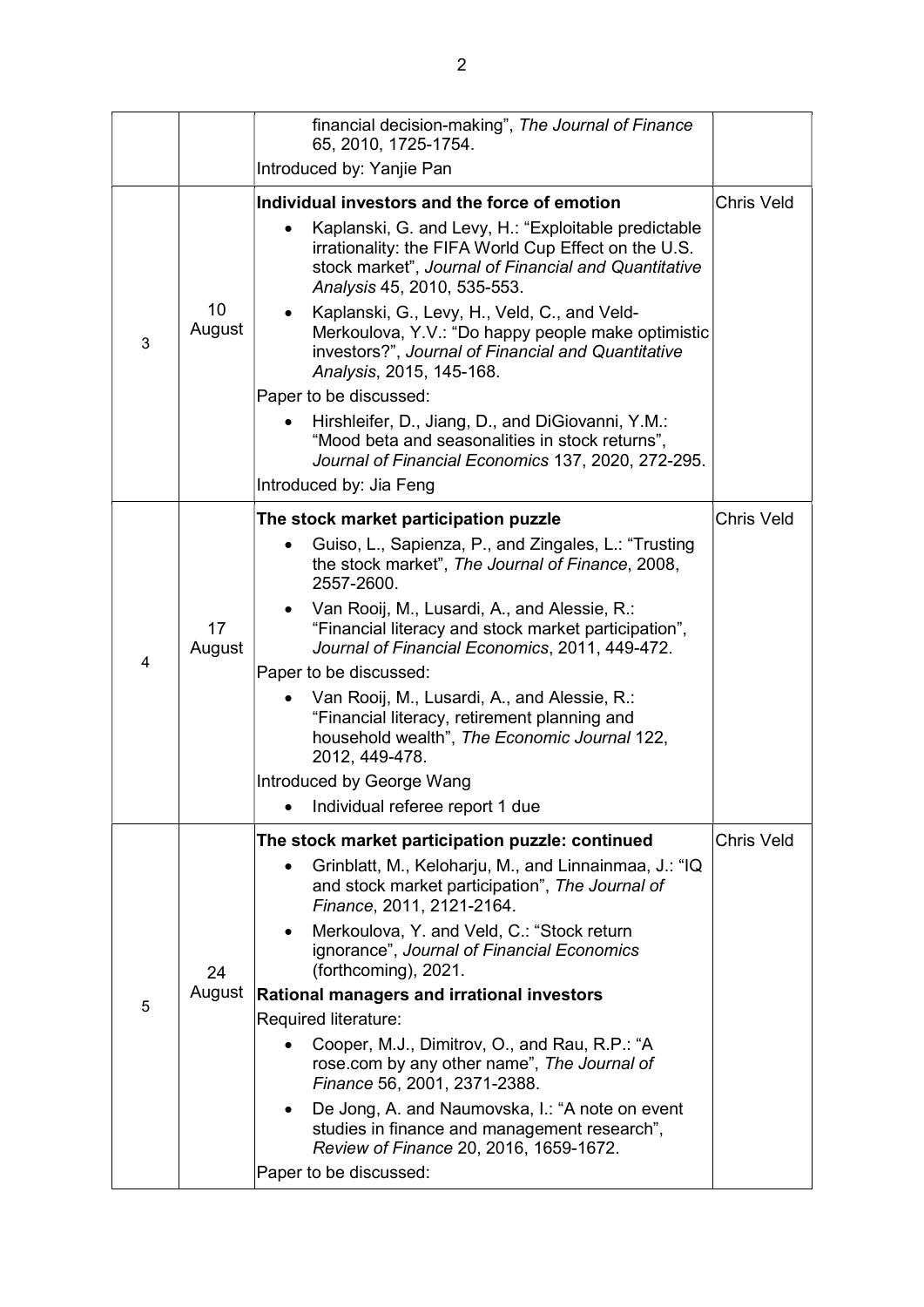|                |              | Hong, H., Kubik, J.D., and Stein, J.C.: "Social<br>interaction and stock market participation", The<br>Journal of Finance 59, 2004, 137-163.<br>Introduced by: Yanjie Pan                                                                                                                                                                                                                                                                                                                                                                                                                                                                                                                                                                                                                         |                   |
|----------------|--------------|---------------------------------------------------------------------------------------------------------------------------------------------------------------------------------------------------------------------------------------------------------------------------------------------------------------------------------------------------------------------------------------------------------------------------------------------------------------------------------------------------------------------------------------------------------------------------------------------------------------------------------------------------------------------------------------------------------------------------------------------------------------------------------------------------|-------------------|
| 6              | 31<br>August | <b>Working paper discussions: Session 1</b><br>Working paper presentation 1. Paper:<br><b>TBA.</b> To be presented by Yanjie Pan and George<br>Wang<br>To be discussed by Jia Feng<br>Working paper presentation 2. Paper:<br>TBA.<br>To be presented by Jia Feng<br>To be discussed by Yanjie Pan and George Wang                                                                                                                                                                                                                                                                                                                                                                                                                                                                                | <b>Chris Veld</b> |
| $\overline{7}$ | 7 Sep.       | Equity premium puzzle and myopic loss aversion<br>Required literature:<br>Deaves, Lecture 4, part 8.a and Lecture 5, part 8.a.<br>Benartzi, S. and Thaler, R.H.: "Myopic loss aversion<br>and the equity premium puzzle", Quarterly Journal of<br>Economics 110, 1995, 73-92.<br>Recommended literature:<br>Mehra, R. and Prescott, E.C.: "The equity premium:<br>A puzzle", Journal of Monetary Economics 15, 1985,<br>145-161.<br>Gneezy, U., A. Kapteyn, and J. Potters, 2003,<br>Evaluation Periods and Asset Prices in a Market<br>Experiment, Journal of Finance, 58(2), 821-837.<br>Paper to be discussed:<br>Cosemans, M. and Frehen, R., 2021. Salience<br>theory and stock prices: empirical evidence. Journal<br>of Financial Economics 140(2), pp.460-483.<br>Introduced by: Jia Feng | Joshua<br>Shemesh |
| 8              | 14 Sep.      | Equity premium puzzle and stock market participation<br>puzzle<br>Required literature:<br>Merkoulova, Y. and Veld, C., 2021, Does it pay to<br>invest? Stock market participation and the personal<br>equity risk premium, Journal of Banking and Finance,<br>2022, 106220.<br><b>Anomalies and inefficiencies</b><br>Required literature:<br>Deaves, Lecture 4, part 7.<br>Lamont, O.A. and R.H. Thaler: "Can the Market Add<br>$\bullet$<br>and Subtract? Mispricing in Tech Stock Carve-outs",<br>Journal of Political Economy, 111 (2), 2003, 227-<br>268.                                                                                                                                                                                                                                    | Joshua<br>Shemesh |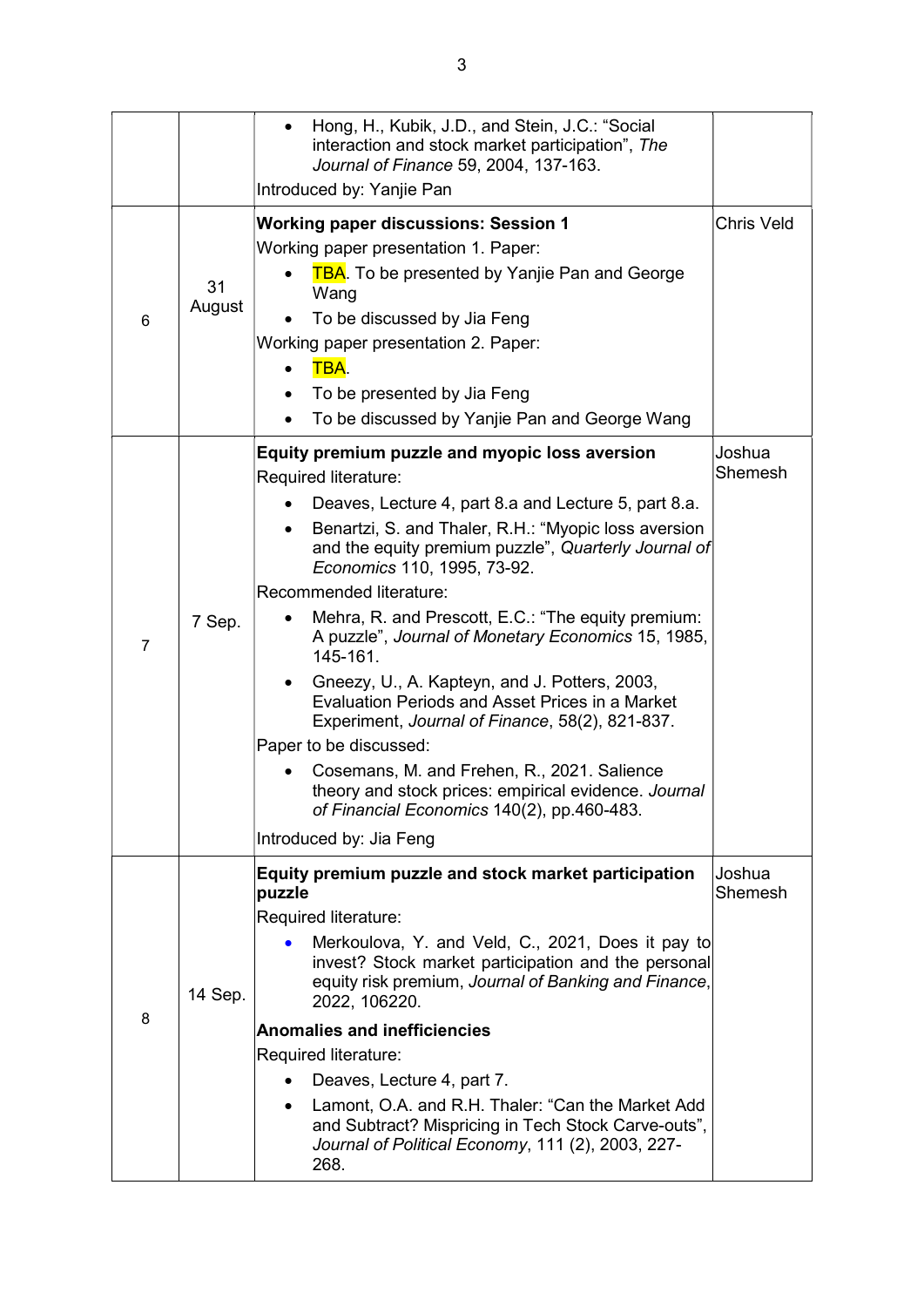|    |         | Paper to be discussed:                                                                                                                                                                                                                                                                                                                                                                                                                                                                                                                                                                                       |                   |
|----|---------|--------------------------------------------------------------------------------------------------------------------------------------------------------------------------------------------------------------------------------------------------------------------------------------------------------------------------------------------------------------------------------------------------------------------------------------------------------------------------------------------------------------------------------------------------------------------------------------------------------------|-------------------|
|    |         | Baker, M. and Wurgler, J.: "Investor sentiment and<br>the cross-section of stock returns", The journal of<br>Finance, 61(4), 2006, 1645-1680.                                                                                                                                                                                                                                                                                                                                                                                                                                                                |                   |
|    |         | Introduced by: George Wang                                                                                                                                                                                                                                                                                                                                                                                                                                                                                                                                                                                   |                   |
| 9  | 21 Sep. | Do behavioural factors explain stock market puzzles?<br>Required literature:<br>Deaves, Lecture 4, part 8.b+c and Lecture 5, part<br>8.b.<br>Recommended literature:<br>Ackert, L.F., Charupat, N., Church, B.K. and<br>Deaves, R.: "Margin, short selling and lotteries in<br>experimental asset markets", Southern Economic<br>Journal 73, 2006, 419-436.<br>Overconfidence<br>Required literature:<br>Deaves, Lecture 2, part 4.<br>Paper to be discussed:<br>Barber, B. and Odean, T., 2000, Trading is<br>hazardous to your wealth, The Journal of Finance<br>55, 773-806.<br>Introduced by: Yanjie Pan | Joshua<br>Shemesh |
|    | 28 Sep. | Mid-semester break: 26-30 September                                                                                                                                                                                                                                                                                                                                                                                                                                                                                                                                                                          |                   |
| 10 | 5 Oct.  | Overconfidence (cont.)<br>Required literature:<br>Deaves, Lecture 3, part 3.<br>B. Barber and T. Odean: "Boys will be Boys:<br>Gender, Overconfidence, and Common Stock<br>Investment", Quarterly Journal of Economics,<br>February 2001, Vol. 116, No. 1, 261-292.<br>Paper to be discussed:<br>Ben-David, I., Graham, J. and Harvey, C., 2013,<br>Managerial Miscalibration, Quarterly Journal of<br>Economics 128, 1547-1584.<br>Introduced by: Jia Feng<br>Individual referee report 2 due<br>$\bullet$                                                                                                  | Joshua<br>Shemesh |
| 11 | 12 Oct. | <b>Behavioural corporate finance</b><br>Required literature:<br>Baker, M. and Wurgler, J.: "Behavioral Corporate<br>Finance: An updated survey", NBER working paper<br>17333, August 2011. Available at:<br>https://ssrn.com/abstract=1918663                                                                                                                                                                                                                                                                                                                                                                | Joshua<br>Shemesh |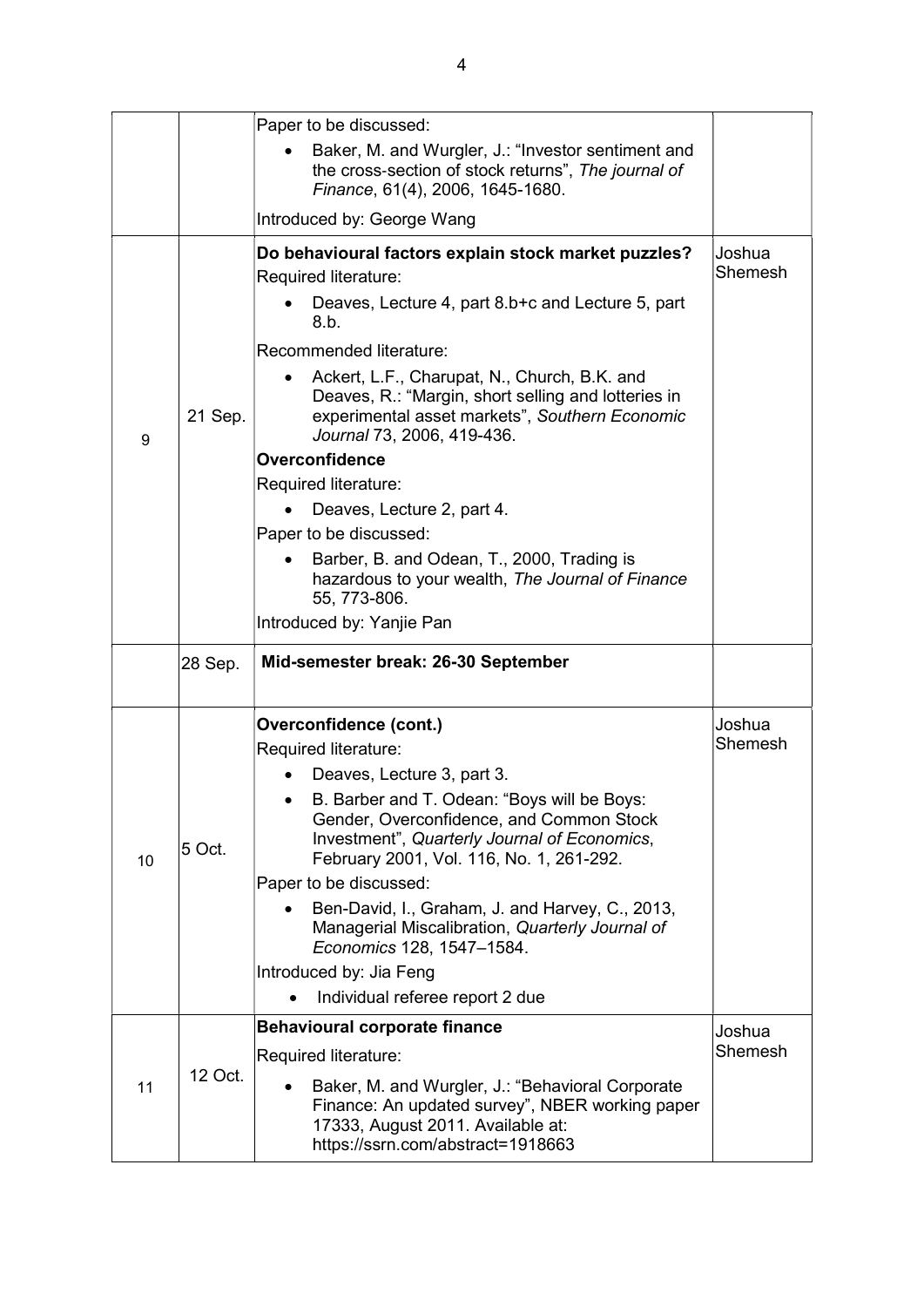|                          |         | Malmendier, U. and Tate, G.: "Who makes<br>$20 - 43$ .                                                                                   | acquisitions? CEO overconfidence and the market's<br>reaction", Journal of Financial Economics, 89, 2008, |         |
|--------------------------|---------|------------------------------------------------------------------------------------------------------------------------------------------|-----------------------------------------------------------------------------------------------------------|---------|
|                          |         | Recommended literature:                                                                                                                  |                                                                                                           |         |
|                          |         | economic review 89(1), 1999, 306-318.                                                                                                    | Camerer, C. and Lovallo, D.: "Overconfidence and<br>excess entry: An experimental approach", American     |         |
|                          |         | and Quantitative Analysis, 2016, 139-164.                                                                                                | Cain, M.D. and McKeon, S.B.: "CEO personal risk-<br>taking and corporate policies", Journal of Financial  |         |
|                          |         | Cronqvist, H., Makhija, A.K., and Yonker, S.E.:<br>personal and corporate leverage", Journal of<br>Financial Economics 103, 2012, 20-40. | "Behavioral consistency in corporate finance: CEO                                                         |         |
|                          |         | Graham, J.R. and Harvey, C.R.: "The theory and<br>$\bullet$<br>practice of corporate finance: evidence from the<br>243.                  | field", Journal of Financial Economics 60, 2001, 187-                                                     |         |
|                          |         | Kida, T.E., Moreno, K.K. and Smith, J.F.: "The<br>2001, 477-94.                                                                          | Influence of Affect on Managers' Capital-Budgeting<br>Decisions", Contemporary Accounting Research 18,    |         |
|                          |         | 60, 2005, 2661-2700.                                                                                                                     | Malmendier, U. and Tate, G.: "CEO Overconfidence<br>and Corporate Investment", The Journal of Finance     |         |
|                          |         | <b>Working paper discussions: Session 1</b>                                                                                              |                                                                                                           | Joshua  |
|                          | 19 Oct. | Working paper presentation 1. Paper:                                                                                                     |                                                                                                           | Shemesh |
|                          |         | <b>TBA.</b> To be presented by George Wang                                                                                               |                                                                                                           |         |
| 12                       |         | To be discussed by Yanyie Pan and Jia Feng                                                                                               |                                                                                                           |         |
|                          |         | Working paper presentation 2. Paper:                                                                                                     |                                                                                                           |         |
|                          |         | To be discussed by George Wang.                                                                                                          | <b>TBA.</b> To be presented by Yanjie Pan and Jia Feng.                                                   |         |
| 24-28 October            |         |                                                                                                                                          | <b>SWOT VAC</b>                                                                                           |         |
| 31 October - 18 November |         |                                                                                                                                          | <b>OFFICIAL EXAMINATION PERIOD</b>                                                                        |         |
| 5 December               |         |                                                                                                                                          | <b>EXAMINATION RESULTS RELEASED</b>                                                                       |         |

## ASSESSMENT REQUIREMENTS Assessment Task 1: Presentations

# Weighting: 15%

Date: at the end of each Lectures 1-5 and 7-10

Task details: